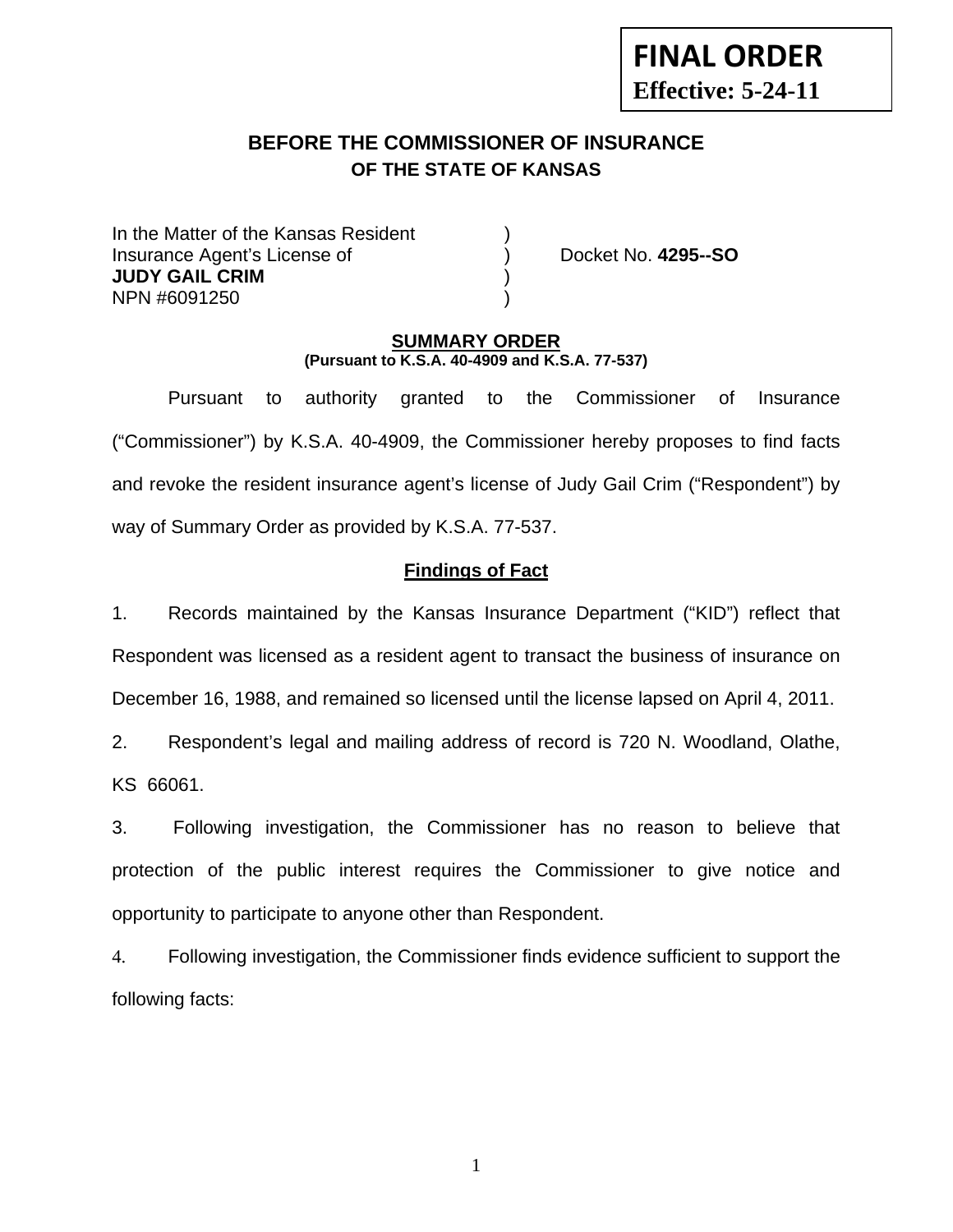5. Respondent was employed as a licensed agent and customer service representative for an American Family Insurance agency for over twenty years until her employment was terminated on September 30, 2010.

6. Respondent's termination resulted from the discovery that Respondent had accepted full premium payments from consumers and made minimum premium payments while retaining the balance for her own use.

7. Respondent admitted to "structuring" payments over several years, provided records of outstanding premium, and agreed to repay the outstanding balance.

8. At the time of her termination, Respondent had the use and control of approximately \$17,000 in premium funds intended and paid for immediate application to insurance policies.

9. By letter dated April 5, 2011, counsel for KID recited the allegations summarized in paragraphs 5 through 8 and asked Respondent to reply if she disputed the allegations.

10. Respondent did not reply; thus, the facts are deemed undisputed.

### **Applicable Law**

11. K.S.A. 40-4909(a) provides, in relevant part:

"The commissioner may deny, suspend, revoke or refuse renewal of any license issued under this act if the commissioner finds that the applicant or license holder has. . . (4) Improperly withheld, misappropriated or converted any moneys or properties received in the course of doing insurance business. . . . (8) Used any fraudulent, coercive, or dishonest practice, or demonstrated any incompetence, untrustworthiness, or financial irresponsibility in the conduct of business in this state or elsewhere. . . ." K.S.A. 40-4909(a).

12. In addition, the Commissioner may revoke any license issued under the Insurance Agents Licensing Act if the Commissioner finds that the interests of the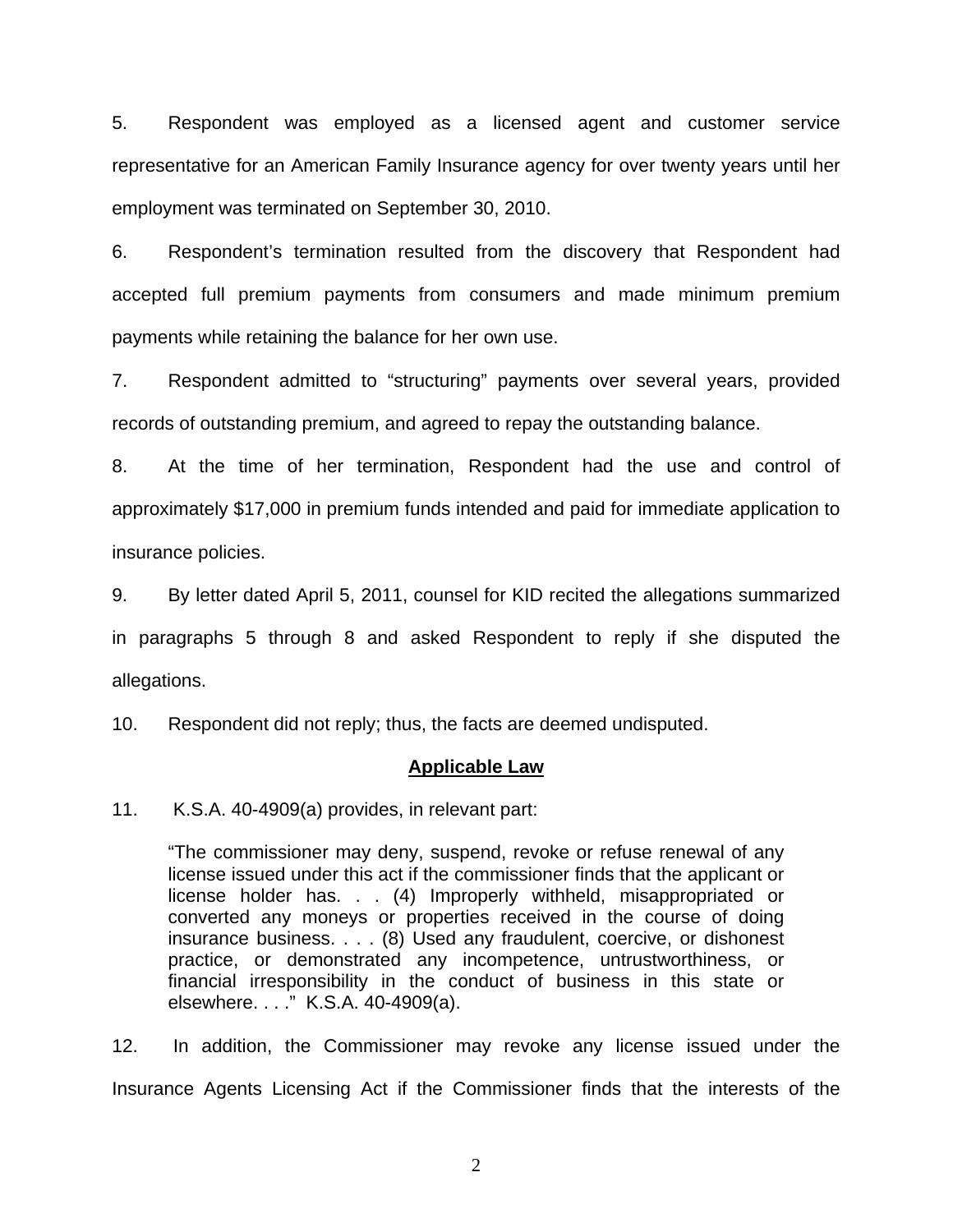insurer or the insurable interests of the public are not properly served under such license. K.S.A. 40-4909(b).

13. Lapse of a license does not deprive the Commissioner of jurisdiction to take action against the license and make a record of the facts. K.S.A. 40-4909(e).

#### **Conclusions of Law**

14. The Commissioner has jurisdiction over Respondent as well as the subject matter of this proceeding, and such proceeding is held in the public interest.

15. The Commissioner finds, based on the undisputed facts that Respondent has improperly withheld, misappropriated, or converted money or property received in the course of doing insurance business.

16. The Commissioner also finds from the same facts that Respondent has used dishonest practices and demonstrated untrustworthiness or financial irresponsibility in the conduct of business.

17. Based on the foregoing findings, the Commissioner concludes that sufficient grounds exist for the revocation of Respondent's insurance agent's license pursuant to K.S.A. 2004 Supp. 40-4909(a).

18. Based on the facts and circumstances set forth herein, it appears that the use of summary proceedings in this matter is appropriate, in accordance with the provisions set forth in K.S.A. 77-537(a), in that the use of summary proceedings does not violate any provision of the law, the protection of the public interest does not require the KID to give notice and opportunity to participate to persons other than Respondent, and after investigation, KID believes in good faith that the allegations will be supported to the applicable standard of proof.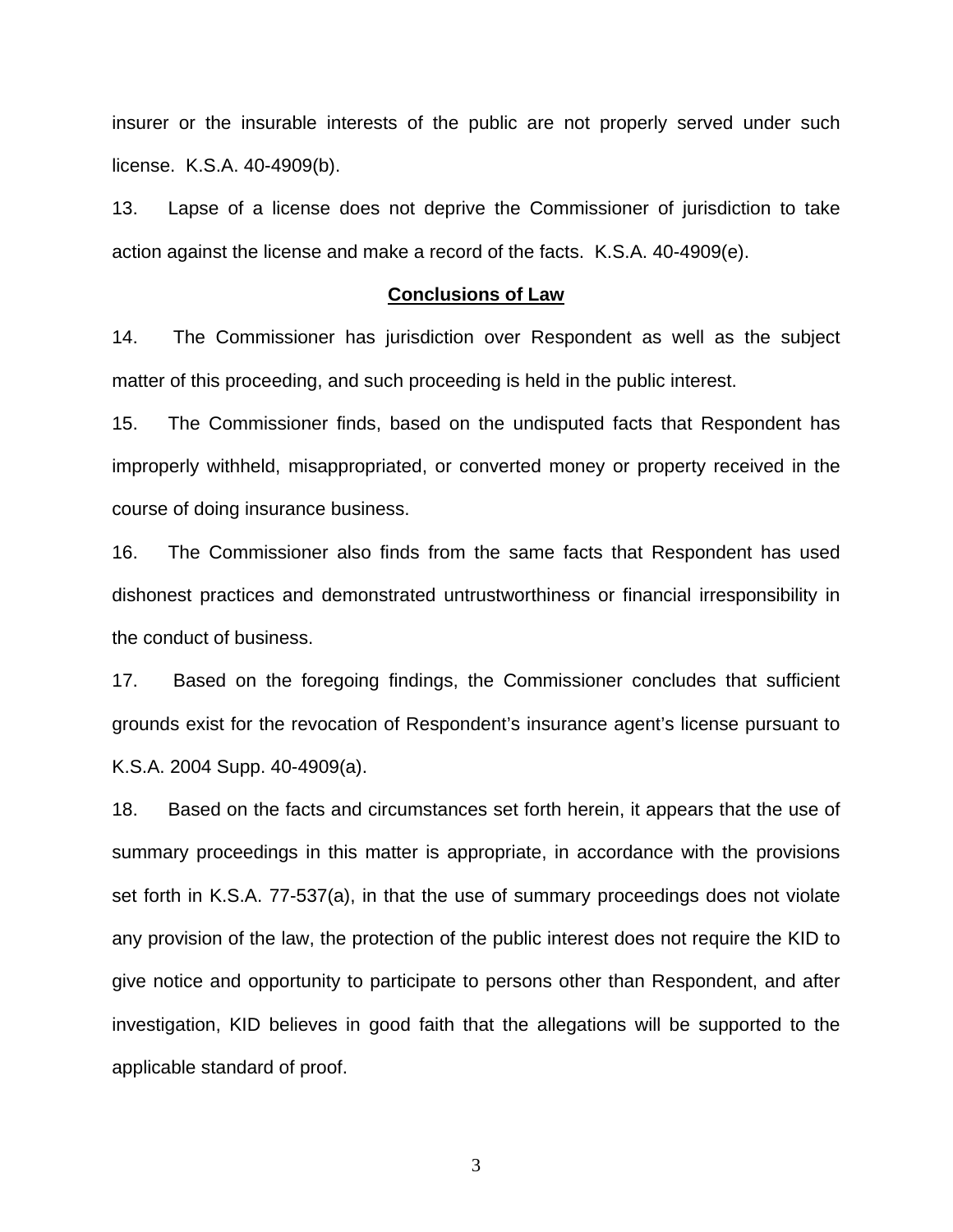#### **Policy to be Served**

 Before issuing an insurance agent license, the Commissioner must determine that the applicant is qualified and has not committed any act that would be grounds for denial, suspension, or revocation. K.S.A. 40-4905(b). Further, the Commissioner may revoke any license issued under the Insurance Agents Licensing Act if the Commissioner finds that the interests of the insurer or the insurable interests of the public are not properly served under the license. The following action is appropriate to promote the security and integrity of the insurance business and protect insurance consumers by licensing, or continuing to license, persons or entities to sell, solicit, or negotiate insurance in the State of Kansas only if their conduct indicates they are both qualified and trustworthy.

 **IT IS THEREFORE ORDERED BY THE COMMISSIONER OF INSURANCE THAT** the Kansas resident insurance agent's license of **JUDY GAIL CRIM** is hereby **REVOKED. It is further ordered,** that **JUDY GAIL CRIM** shall **CEASE and DESIST** from the sale, solicitation, or negotiation of insurance and/or receiving compensation deriving from the sale, solicitation, or negotiation of insurance conducted on and after the effective date of this order.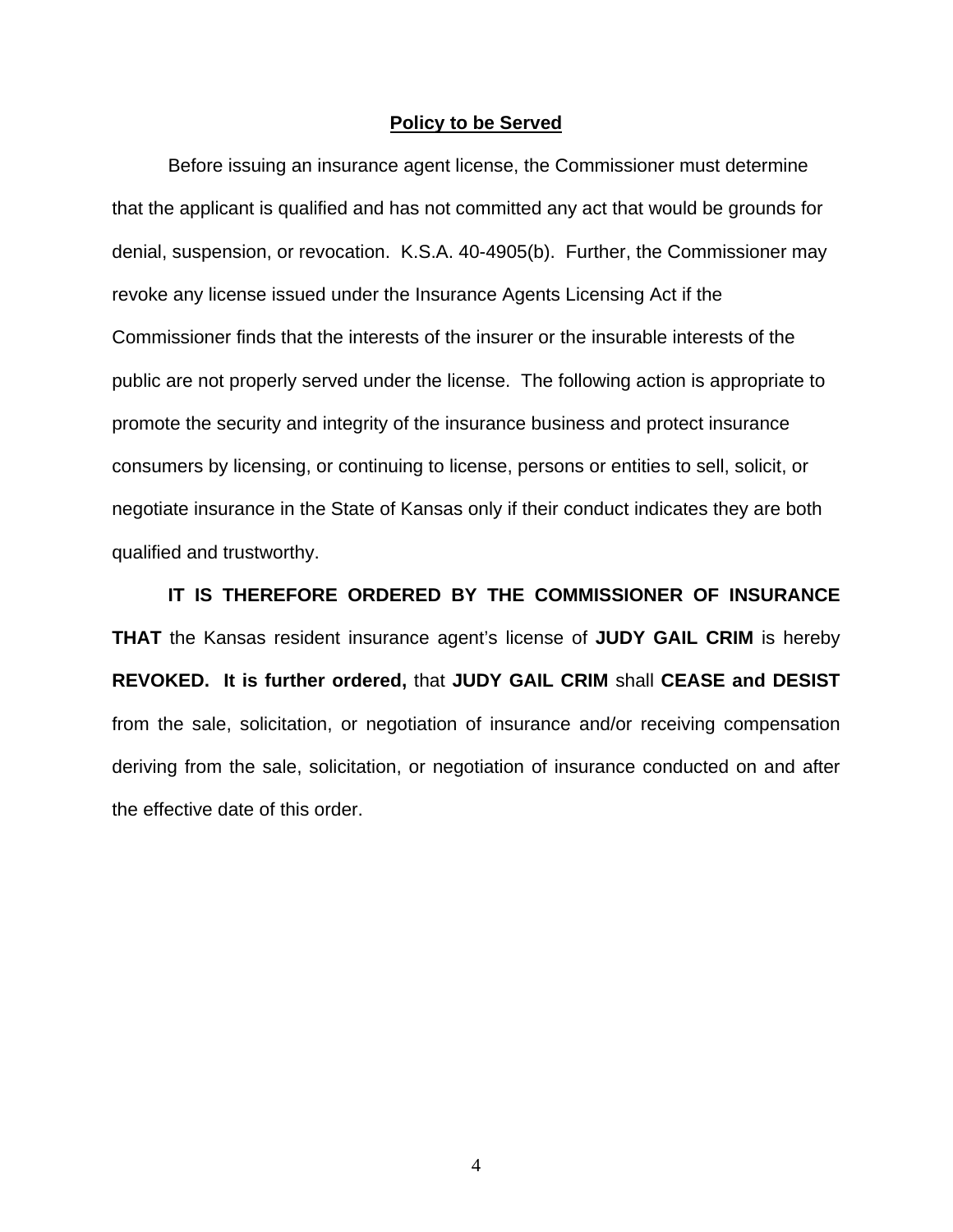**IT IS SO ORDERED THIS \_\_5th\_\_ DAY OF MAY 2011, IN THE CITY OF TOPEKA, COUNTY OF SHAWNEE, STATE OF KANSAS.** 



 \_/s/ Sandy Praeger\_\_\_\_\_\_\_\_\_\_\_\_\_\_\_\_ Sandy Praeger Commissioner of Insurance

 \_/s/ Zachary J.C. Anshutz\_\_\_\_\_\_\_\_\_\_\_ Zachary J.C. Anshutz General Counsel

## **NOTICE OF RIGHTS TO HEARING AND REVIEW**

## **Within fifteen (15) days of the date of service of this Summary Order,**

**Respondent** may submit a written request for a hearing pursuant to K.S.A. 77-537 and

K.S.A. 77-542. Any request for a hearing should be addressed to the following:

 Zachary J.C. Anshutz, General Counsel Kansas Insurance Department 420 S.W. 9<sup>th</sup> Street Topeka, Kansas 66612

If a hearing is requested, the Kansas Insurance Department will serve notice of

the time and place of the hearing and information on procedures, right of representation,

and other rights of parties relating to the conduct of the hearing.

**If a hearing is not requested in the time and manner stated above, this Summary Order shall become effective as a Final Order upon the expiration of time for requesting a hearing.** In the event Respondent files a Petition for Judicial